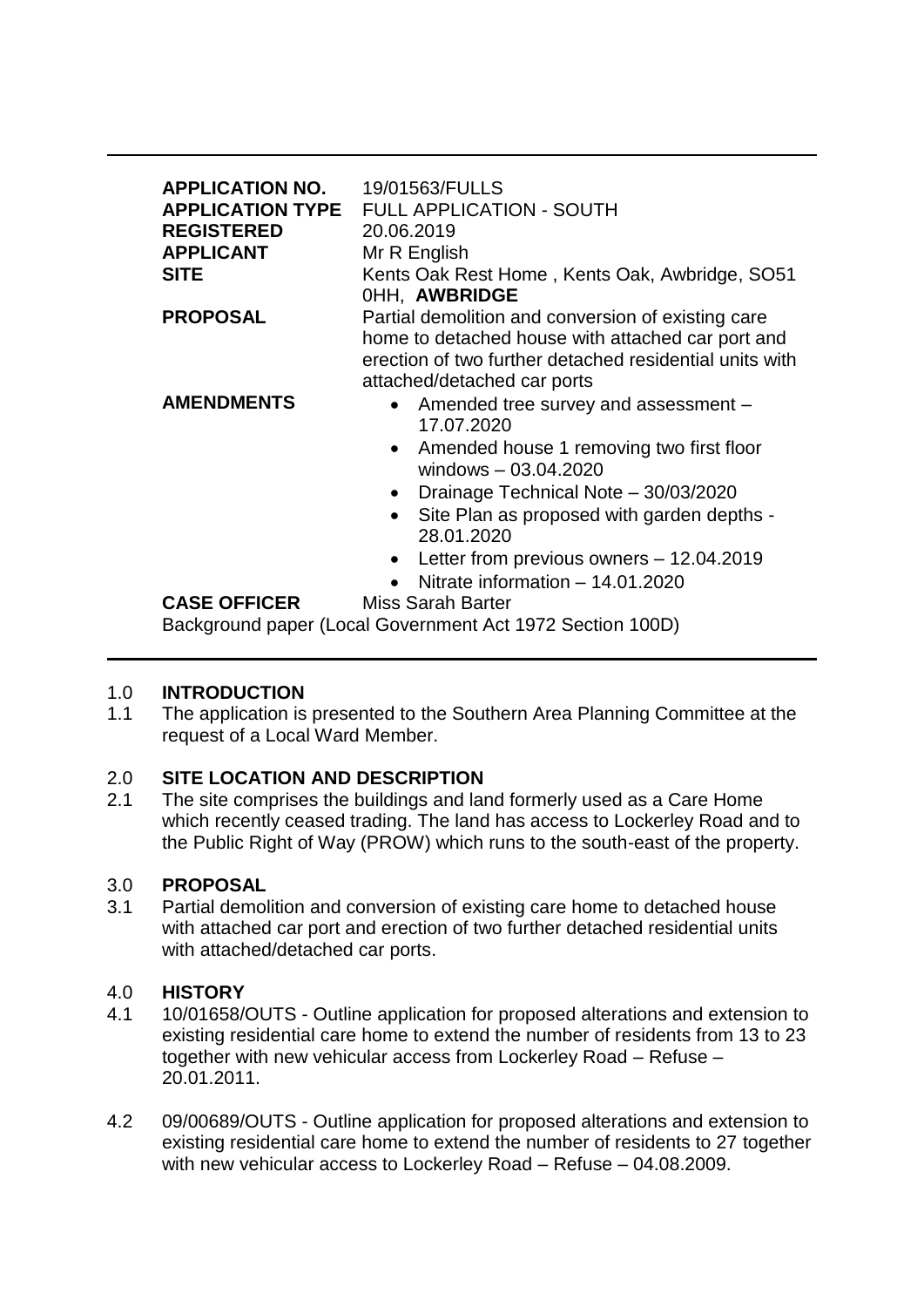- 4.3 08/02100/FULLS Erection of conservatory on rear of care home Permission  $-16.10,2008$ .
- 4.4 TVS.00332/6 Relaxation of condition 4 on TVS.332/4 to use staff accommodation for residential use associated with the rest home – Permission  $-04.02.1994.$
- 4.5 TVS.04810/1 Outline : Erection of detached bungalow at -Refuse 20.01.1987.
- 4.6 TVS.00332/4 Extensions incorporating warden's accommodation Permission subject to conditions – 03.03.1988.
- 4.7 TVS.332/3 Extensions incorporating warden's flat Refuse 12.10.1987.

#### 5.0 **CONSULTATIONS**

- 5.1 Ecology No Concerns subject to condition.
- 5.2 Highways No objection (following receipt of clarification from highways consultant).
- 5.3 Trees No Objection subject to conditions (following receipt of updated tree survey).
- 5.4 Landscape No objection subject to conditions.
- 5.5 Natural England No objection subject to securing mitigation.
- 6.0 **REPRESENTATIONS** Expired 25.03.2020
- 6.1 Awbridge PC Objection
	- Over development the proposed houses being too large for the size of the plots, and not being in keeping with equivalent properties in the village.
	- Overlooking overlooking on to the existing neighbouring bungalows.
	- Overlooking of the proposed properties on to each other within the new development, creating a poor environment.
	- Style and design not in-keeping with the local area. (Parishioners also commented at the Parish Council meeting that Kents Oak has its own character, separate from that of Awbridge, consisting of bungalows.).
	- A new access point is proposed on to the main road in an area with limited visibility and known to be an area of speeding traffic (the Council have recently installed a radar speed sign in this location to slow down traffic). Awbridge Parish Council would like a separate highways survey of this exit.
	- The existing historical hedge forming the boundary line to the track is thought to be over 100years old. The development proposes modification to / removal of a section of this historic hedge line, with implications on wildlife fauna and flora.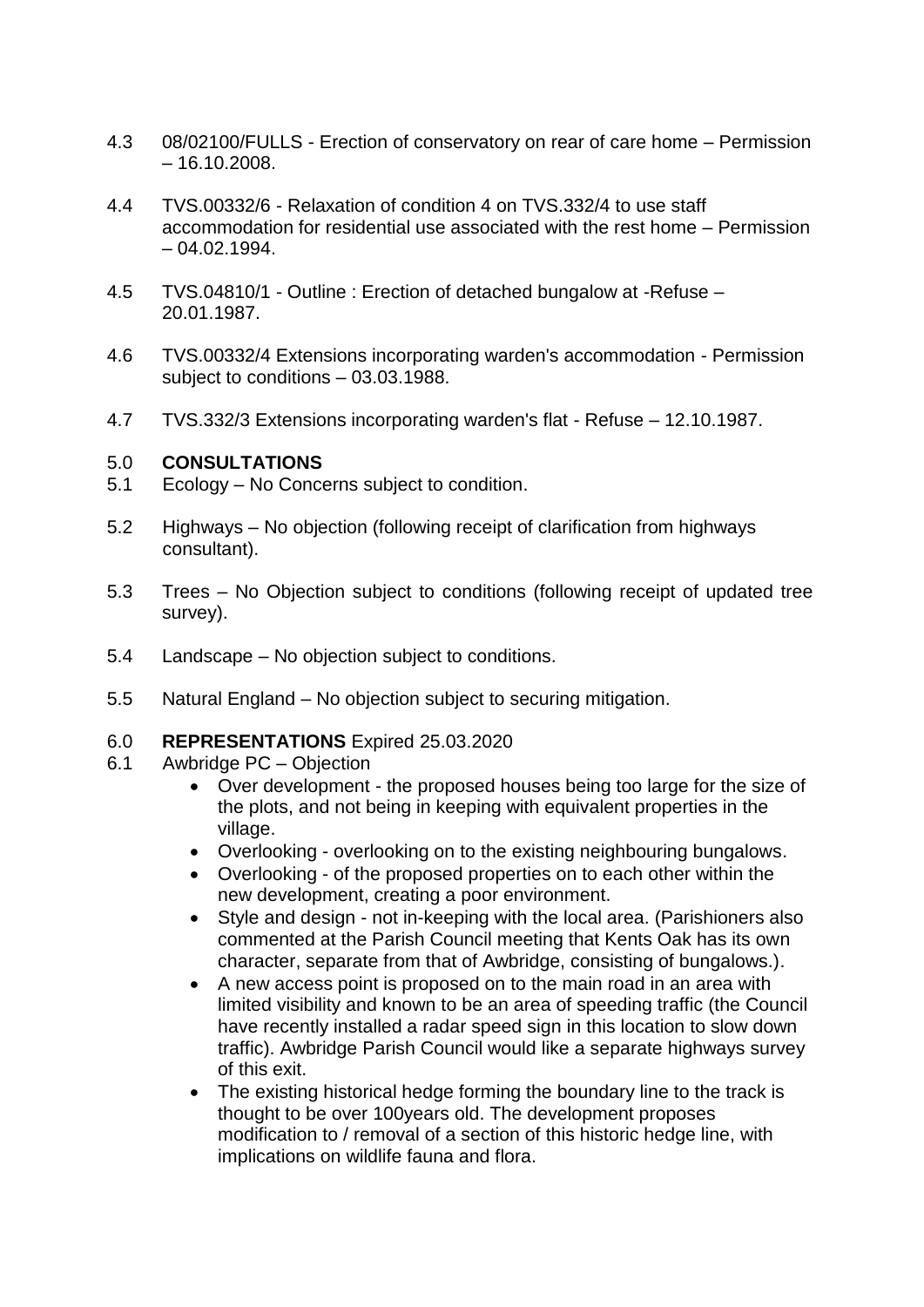- A residential development on the site of this Care Home raises concern about the loss of employment amenity to the village. The Councillors were not aware of any evidence of the viability of the business and or of the owners actively attempting to sell the business.
- It is noted that trees and vegetation were felled / removed on the site prior to the survey being undertaken.
- A new Access (in respect of plot 3) is proposed on to the existing unmaintained track. The existing track is used as the working access route for the adjacent farm. The track also forms a section of footpath used by pedestrians. There is no known ownership of the track, however, the farmer currently makes repair to the track, but is not obliged to do so.
- 6.2 Little Kents Oak x2, Butlers Wood Farm, Forest View, Green Pastures, Oaklands – Objection

# **Overlooking**

- One of the proposed houses plot one on south west with large windows that directly overlooks my bedroom and landing so when I move from my bathroom to the bedroom I will have complete loss of privacy. I will also have complete view of the activities within downstairs living space and two bedrooms ( see picture submitted on insert )
- The upstairs windows of plot 3 would look straight down the front of the lane into the front of our bungalow giving lack of privacy to our bedrooms.

# Overdevelopment

- The houses are too large for their plots leaving a small garden which will back onto my property creating a significant raise in noise level and noise pollution on my door step.
- Any new properties should not tower over its neighbours.
- Taking into account the new development at Crofton this will create a very high density, large dwelling area not in keeping with the surrounding area and the village as a whole.
- Whilst we are not adverse to the proposed works we do however have reservations in so far as the density of the proposed scheme overall.
- It is fair to suggest that thee substantial properties on a site of a relatively small domestic garden is excessive, in particular plot 1 when considering its close proximity to green pastures curtilage, there is also the matter of privacy, or lack of it, that this plot evokes.

## Surface Water Drainage

• The increased building plot will affect ability to absorb the rainfall causing greater surface water flow leading to potential localised flooding. If the new houses decide to pave their gardens this will cause significant issues the development needs to ensure that my property does not suffer the consequences or additional cost for rectifying this drainage. I will hold the council liable if no suitable arrangements are in place particular with the effects of weather changes due to global warming.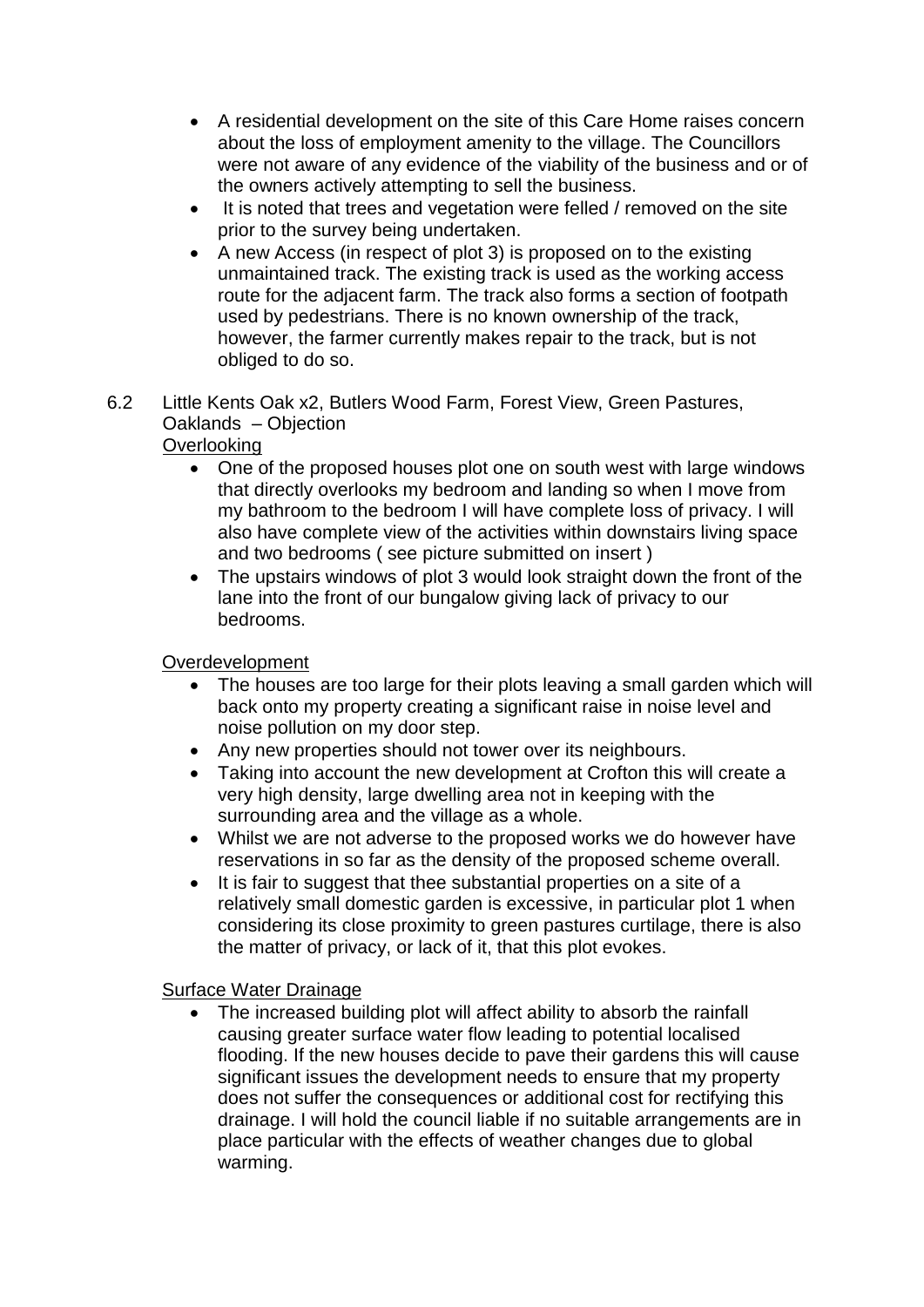- Any water run off needs to ensure that drainage does not impact on surrounding properties.
- Please prevent winter flooding, puncturing deep foundations cause's natural springs which causes flooding.

# Trees

• The building works will cause significant damage to mature trees on my property aged circa 65 -70 years that have been assessed as high amenity trees by test valley the properties will be close to my boundary. Prior to the application in May 2019 new owners cut a 10 inch limb from my ash tree to give the appearance of a reduced crown size . One tree is 50 inches in diameter with an estimated crown size of 25-30 feet. please ensure that a no dig is preserved around these trees

# Ecology

- A variety of wildlife make their homes in the trees and hedging at kents oak the removal will have an effect on their quality of life.
- The proposed New entrances onto Lockerley Road and the Track leading to Butlers Wood Farm both will destroy existing Hedgerows causing damage to habitat of Wildlife & to the Flora.

# Waste disposal and potential pollution

 Concerns over any changes to the waste disposal / sewage works that could be placed in the gardens the back onto my property or my leg of the lane. Any attempt to relocate these to the areas that will impact on my trees health or infringe my property will have a significant detrimental effect on the trees and my property

# Highways

- There were significant flaws in the survey in data collection parameters use of Crofton's development (18/01904/FULLS application for traffic survey even though in the planning objections outlined the significant flaws in the data collection.
- The proposed application is adjoining the Crofton site which has already been passed for 6 large dwellings, with this increased traffic plus the original dwelling traffic the access to the public right of way and track cannot cope with the amount of traffic this development will generate.
- Sight lines out of the lane onto Lockerley lane are not good and with proposed plot 1 having its own entrance only a few metres to the left of the exit this would not aid safe exiting from the lane.
- With the review of Highways objection, the visibility line of sight from both direction for the existing entrance and the proposed new entrance onto Lockerley Road are extremely limited.
- The proposed new entrance onto the Track leading to the Farm and existing Dwellings is on a blind corner which could be a risk to incident when residents vehicles and pedestrians are travelling toward the Lockerley road junction.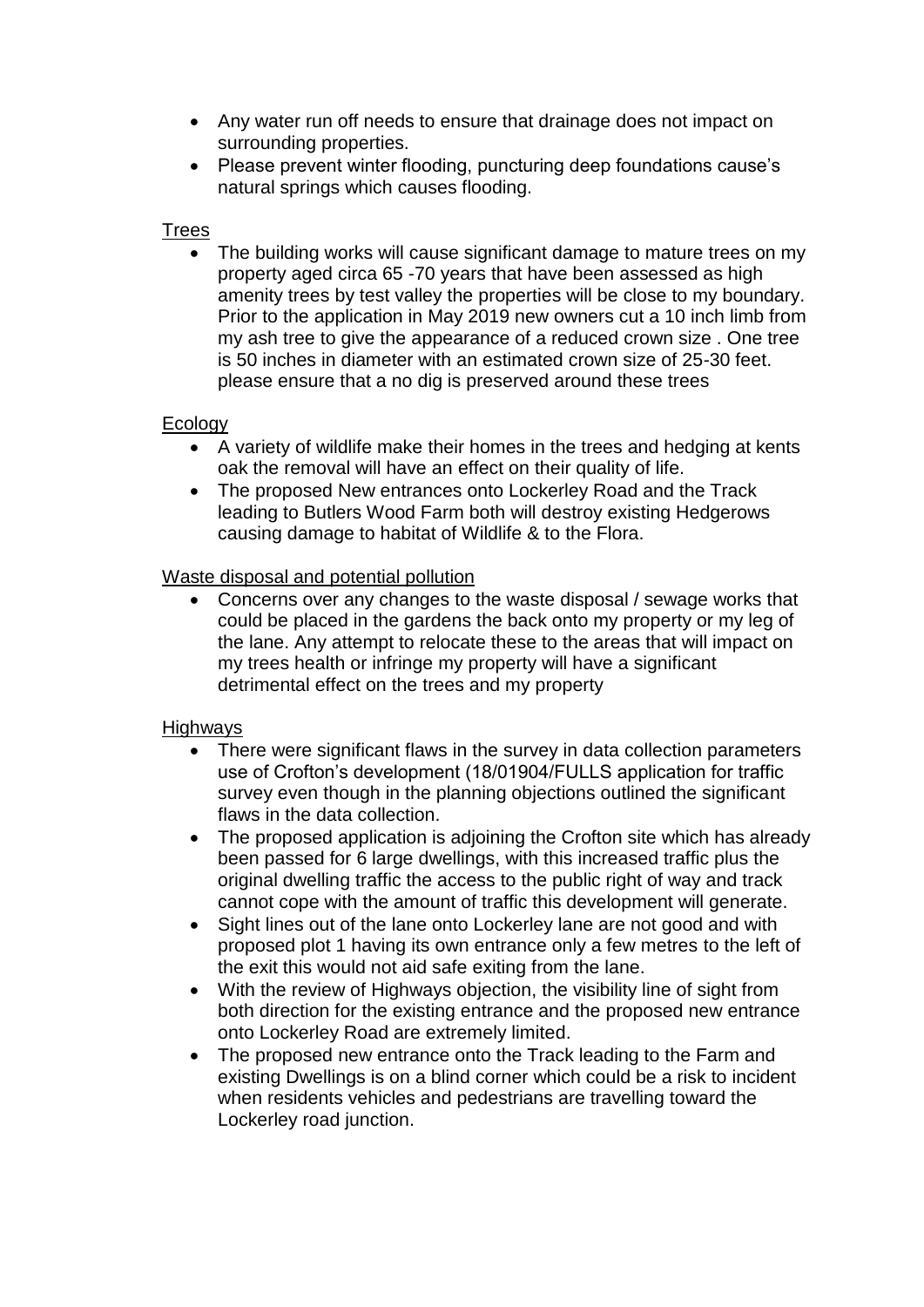## Previous use

• Before the application was submitted we have seen no evidence of any advertisement to sell this business as an ongoing concern or to suggest that the care home was not viable to run. The home was fully occupied by residents and staff and there was no evidence of the home not continuing to be viable in the future with the need for the aging population and local employment.

## Current owners – English developments

• They have not sorted the drainage issues at Crofton. They have used the care home as a substation for soil dumping and debris. They have also demolished buildings without planning permission and punctured a hole in the hedge for no reason.

# 7.0 **POLICY**

- 7.1 Government Guidance National Planning Policy Framework (NPPF) National Planning Practice Guidance (NPPG)
- 7.2 Test Valley Borough Revised Local Plan (2016)(RLP) COM2, E1, E2, E5, E7, E8, E9, LHW4, T1, T2

# 8.0 **PLANNING CONSIDERATIONS**

- 8.1 The main planning considerations are:
	- The principle of development
	- Impact on the character and appearance of the surrounding area
	- Impact on residential amenities
	- Highways and Rights of Way
	- Trees
	- Ecology
	- Nitrate Neutrality
	- Drainage
	- Water Management

# 8.2 **The principle of development**

*Test Valley Borough Local Plan 2016*

The site is situated within the Awbridge settlement boundary as defined in the Test Valley Borough Revised Local Plan 2016 (RLP). As a result, provided the proposed development complies with the other relevant policies of the RLP, it would be acceptable in principle.

8.3 There are no policies within the adopted Local Plan that seek to retain or protect this type of accommodation but paragraphs 5.31 and 5.33 of the Local Plan recognise that specific household groups may have particular housing needs.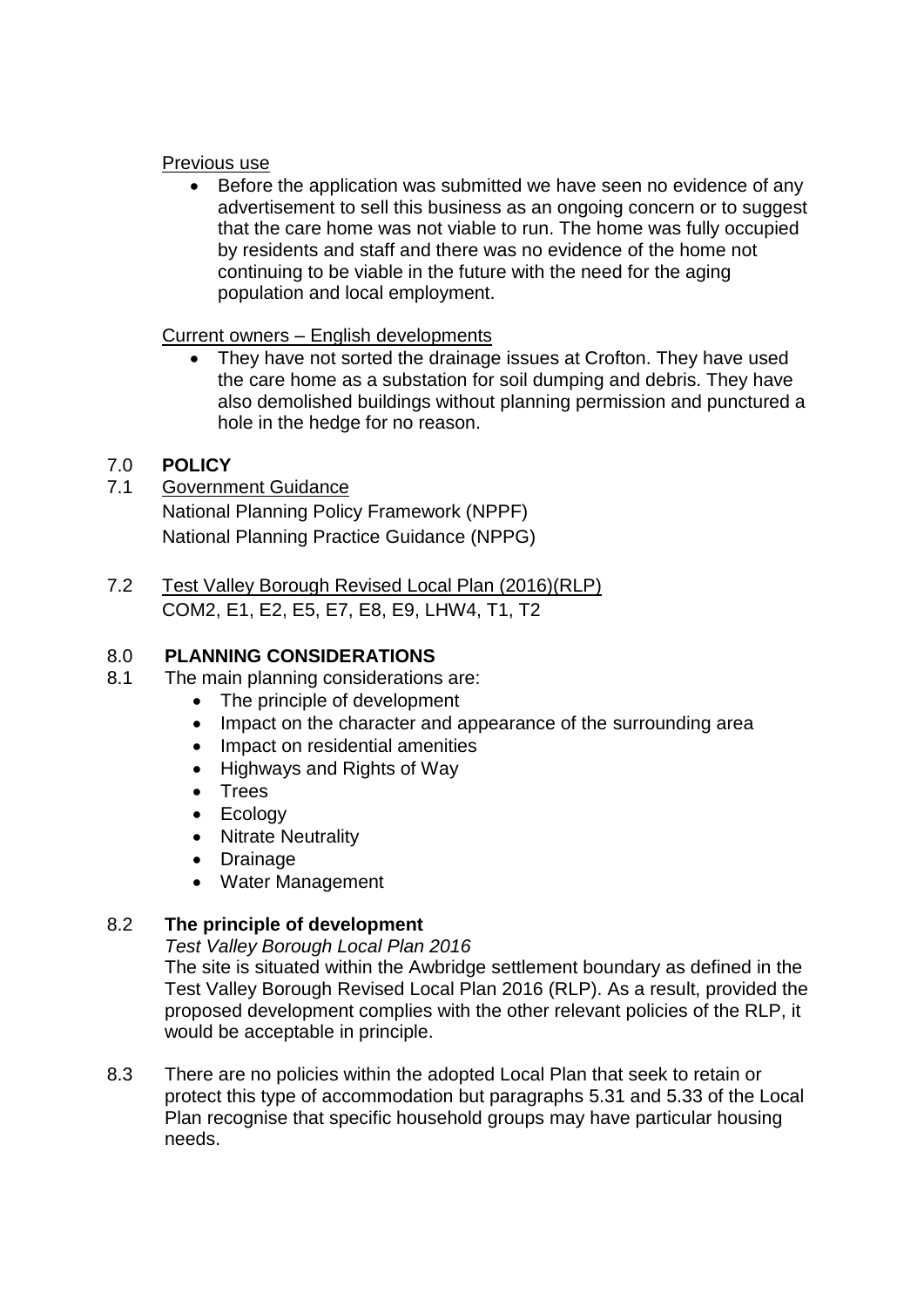The submission is accompanied by a statement regarding the loss of the care home. It is indicated that there were difficulties in maintaining adequate staffing levels and as a result the necessary levels of care. The care home was advertised for sale (no details provided) but did not attract a buyer, in part it was indicated that the setup of the building (including changing levels internally and sizes of some of the accommodation) was a factor. A further letter from the financial controller for Kents Oak Care Homes confirms that the capacity of the home and its location with poor public transport links resulted in a struggle to turn a profit and in more recent years with the increased pressures of wage costs and lack of social funding turning a profit became harder. The letter states that it was with great sadness that the home was closed but in the circumstances the home was given no option but to close as it was no longer viable.

#### 8.4 **Impact on the character and appearance of the surrounding area**

The site is situated in Kent's Oak, a small group of houses on the south western edge of Awbridge. The site is currently vacant, until last year it was used as a care home for 12 residents and its staff. The site is located in an area where buildings are clustered around the Public Right of Way (PROW) and consist of both single and two storey dwellings of differing designs, set in varying plot sizes. The area has a verdant character, boundary treatments are mainly vegetative and there are a number of mature trees in the vicinity of the site.

- 8.5 There are other detached houses to the west and north west of the site and in close proximity to the south west is Crofton for which planning approval has recently been granted for six detached dwellings within the garden area of the original dwelling house, this development is currently being built. To the north, on the other side of the main road, is designated countryside and to the southeast is Awbridge primary school and its associated playing field. The settlement boundary for the village follows the existing pattern of development in the village and includes the whole site of Kents Oak.
- 8.6 The proposed site contains the existing care home and a number of outbuildings together with hardstanding for parking. The remainder of the site is used as a garden. There are a number of substantial trees around the site (but no important trees actually within the site), together with a soft landscaped perimeter. The site is largely flat and level and is visible from the main road and from the right of way adjacent to the site.
- 8.7 The proposed dwellings would be of a traditional design and scale and would utilise traditional, vernacular materials. Each dwelling would be two storey and would have its own driveway and double car port. Plot 1, a 5 bedroom property, would be accessed directly from Lockerley Lane with the front elevation sited approx. 12m at the closest point from the Lane, This dwelling is proposed to be a mixture of brick, tile hanging at first floor and timber cladding under the cat slide roof element. Plot 2 forms part of the existing care home building and would create a four bedroom property. This property would be accessed from the track to the south of the application site it is proposed to be rendered at ground floor and tile hung at second floor. Plot 3 is five bedroom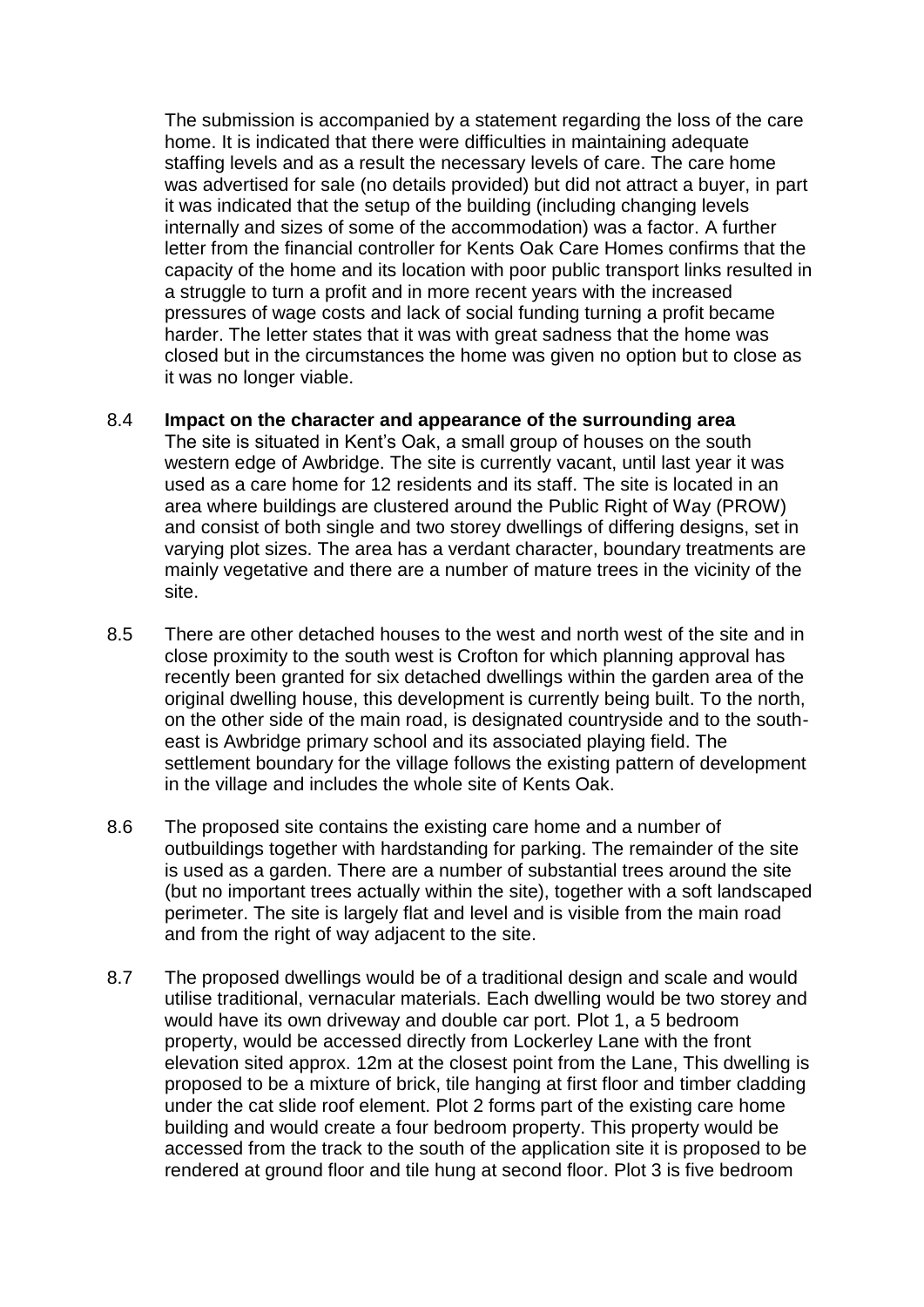property accessed from the existing access track to the south. Similarly to the other plots there is an overriding theme of oak timber and red brick throughout the development creating a cohesive appearance when viewed from the public realm. Considering the mix of dwelling types and sizes in the immediate vicinity and in Awbridge as a whole, it is considered that the design of the dwellings would be appropriate.

8.8 With regards to plot sizes, a comparable table has been provided as follows (all measurements approximate):

| <b>Site</b>                          | <b>Plot</b><br><b>Number</b> | <b>Plot</b><br>Area | <b>House</b><br><b>Floor</b> |
|--------------------------------------|------------------------------|---------------------|------------------------------|
|                                      |                              | (m2)                | Area (m2)                    |
| Crofton<br>(19/00660/VARS)           | Crofton                      | 1497.99             |                              |
|                                      | 1                            | 764.68              | 206                          |
|                                      | $\overline{2}$               | 711.35              | 231                          |
|                                      | 3                            | 596.53              | 240                          |
|                                      | 4                            | 783.06              | 231                          |
|                                      | 5                            | 690.53              | 240                          |
|                                      | 6                            | 1179.07             | 352                          |
|                                      |                              |                     |                              |
| <b>Kents Oak</b><br>(19/01563/FULLS) | 1                            | 732.39              | 226                          |
|                                      | $\overline{2}$               | 572.62              | 211                          |
|                                      | 3                            | 654.00              | 230                          |

The proposed plot sizes and resultant dwelling sizes are considered to be comparable in size to those at Crofton. Green Pastures and Little Kents Oak immediately adjacent have larger plot sizes but it is not considered that as a result the proposed development should follow a similar theme. The application site is visible from the public realm both on the Lane and PROW. Plot 2 represents a similar presence in the street scene to that is already given by the existing care home building. The differences represented by this scheme is in the additional two storey development at plots 1 and 3 both on the track and Lane.

8.9 It is not unusual to see two storey dwellings on the Lane indeed approaching from Awbridge crossroads direction to the south two storey dwellings are a common occurrence within the street scene. Approaching from the direction of Lockerley, Green Pastures is present and is a bungalow. However, it should be noted that Green Pastures has planning permission (ref: 19/00382/FULLS) to create a two storey four bedroom house. The additional built form at two storey would be seen, but given the distances the development is set back from the public realm and the design of the dwellings which ensures the breaking up of massing through the roof forms it is not considered that there would be any significant harm to the character and appearance of the area as a result. It is considered that the layout, scale and design of the proposed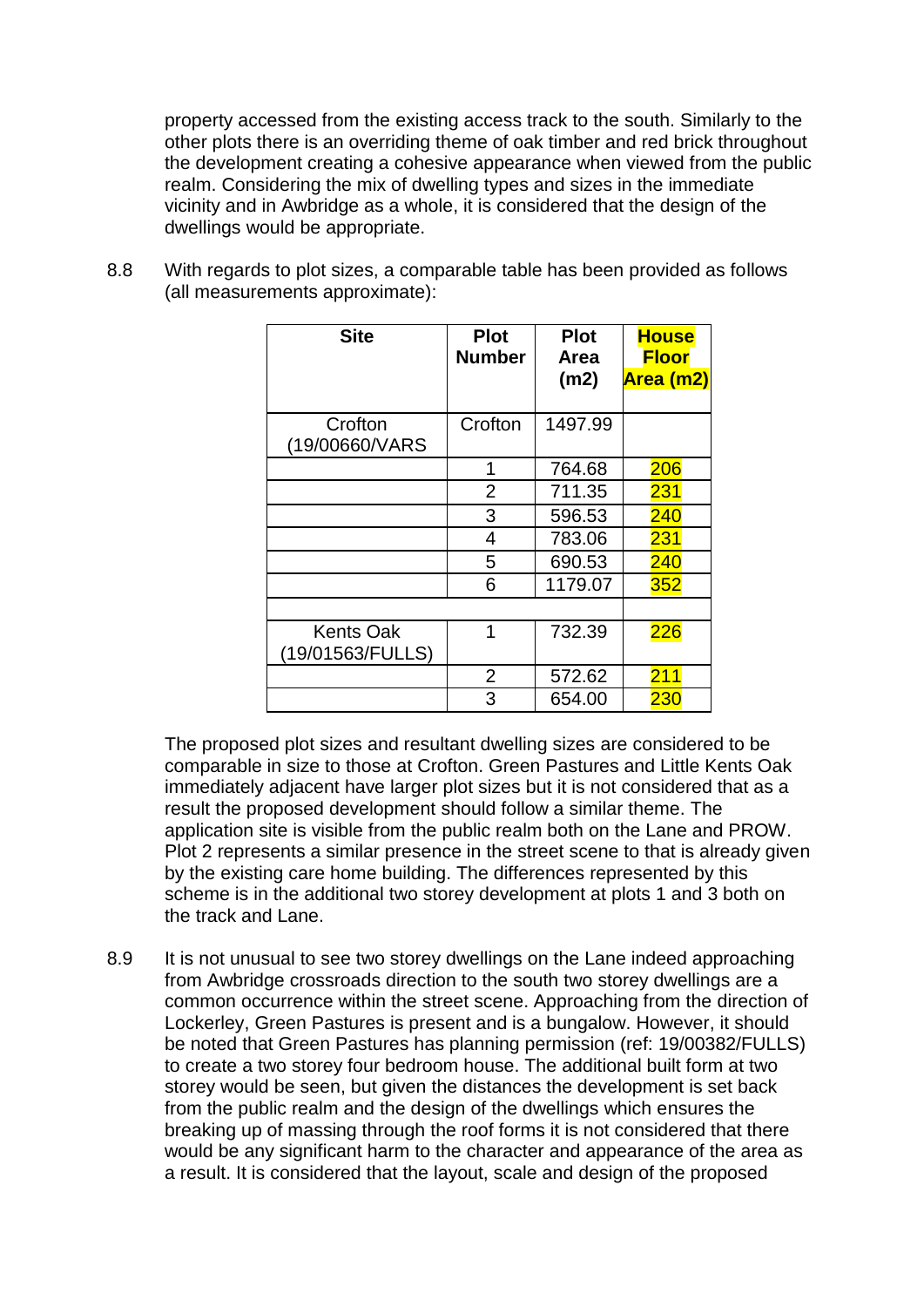dwellings would integrate, respect and complement the character of the surrounding area in accordance with policy E1 of the RLP.

8.10 Subject to conditions ensuring appropriate landscape schemes are secured and appropriate method statements are approved and implemented in relation to the existing trees it is considered that the additional development can be provided in accordance with policies E1 and E2 of the RLP.

#### 8.11 **Impact on neighbouring properties and future occupants** Green Pastures

This neighbour is located to the north of the application site. The boundary treatment is made up of fencing, hedging and the rear wall of an outbuilding at Green Pastures. The dwelling at plot 1 is approx. 3.8m from the boundary with this neighbour at the closest point and approx. 20m from the dwelling at Green Pastures. Some overshadowing would fall towards this neighbour through the day as a result of the development at plot 1. However, given the separation distances described above and the presence of other outbuildings at Green Pastures between the application site and the dwelling at Green Pastures it is not considered that the shadow would create a significant impact on the amenities of this neighbouring property in relation to overshadowing.

8.12 Plot 1 introduces a new two storey dwelling at closer proximity to this neighbour than the existing care home building. On the elevation facing this neighbour are 2 windows at first floor. Amended plans have been received removing two of the windows facing this neighbour at first floor resulting in the remaining two serving bathrooms which are recommended to be obscurely glazed via condition. Furthermore it is considered reasonable to apply a condition controlling the insertion of any further windows in the north western elevation which faces this neighbour.

## 8.13 Little Kents Oak

This neighbour is located to the west of the application site and is accessed from the track/PROW to the south. The boundary is made up of close board fencing, trees and shrubbery. The rear elevation of the dwelling at plot 1 is approx. 15m at the closest point, away from the boundary with Little Kents Oak. The windows at Little Kents Oak facing the application site are between approx. 16m and 24m away from the rear wall of the proposed dwellings at plot 1. Given this distance it is not considered that there would be any significant impacts at this neighbouring property in terms of overshadowing or loss of light.

8.14 At ground floor the development would be largely screened from this neighbour by the existing boundary treatment. Comments have been received in relation to overlooking from the proposed development at plot 1 towards this neighbouring property and in particular a first floor side window at Little Kents Oak. The introduction of first floor windows facing this neighbouring property would offer elevated views towards this neighbour. However, the direct views given would be of the side elevation of Little Kents Oak only. Inter-visibility between the existing first floor side windows at Little Kents Oak and Plot 1 would be created but it is understood that the windows at Little Kents Oak are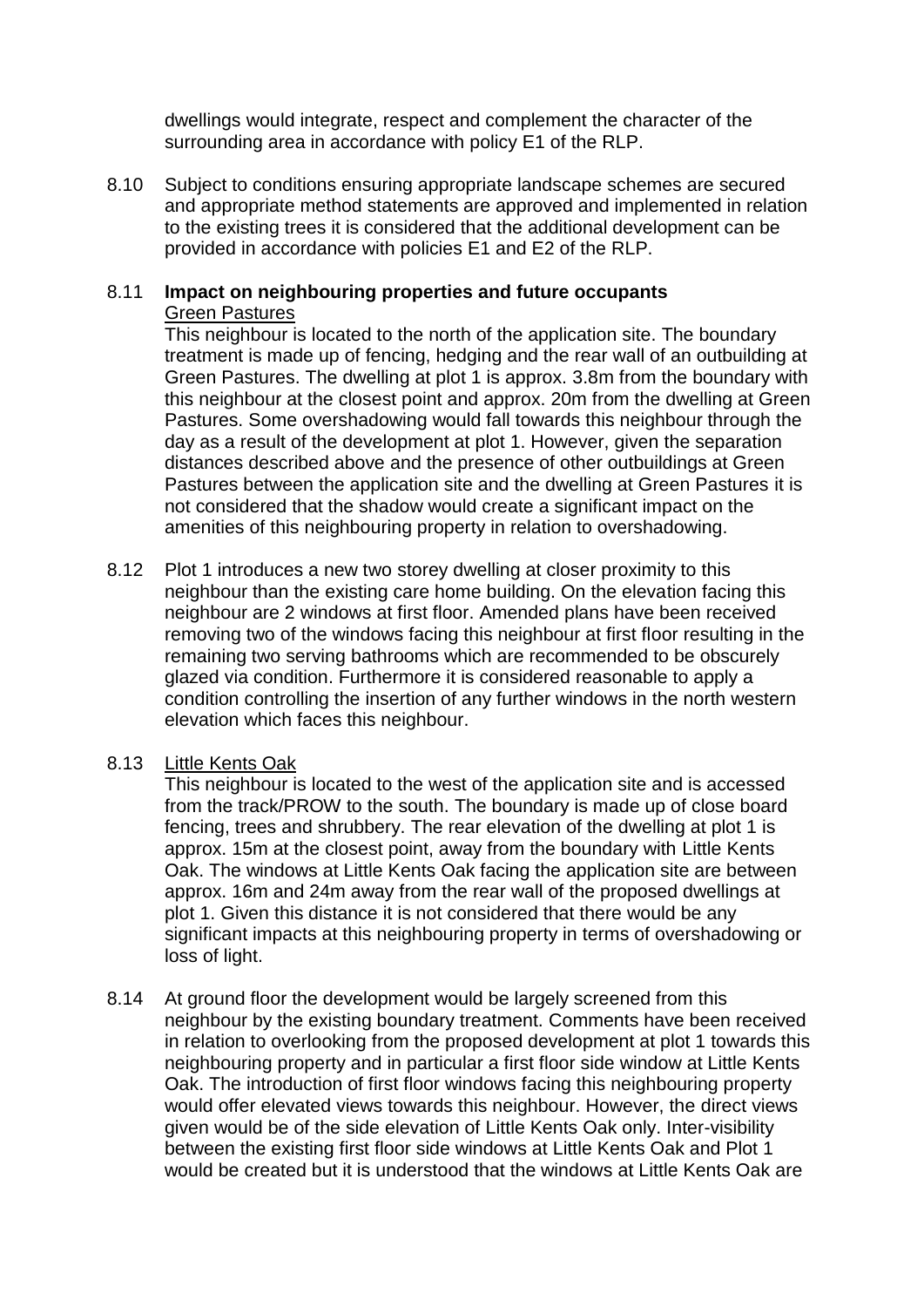secondary use windows and not serving rooms in primary use such as a kitchen or living room. Furthermore the views given would be at a distance of approx. 15m. As such it is not considered that a reason for refusal could not be substantiated on grounds of overlooking and it is not considered that a significant impact in terms of overlooking would be created.

8.15 Plot 3 would also be located adjacent to a boundary with Little Kents Oak. The boundary of close board fencing, shrubbery and trees is present here. The area immediately adjacent this plot at Little Kents oak is a driveway. The dwelling at plot 3 would be located between 9.5m and 10.7m from this boundary ensuring no impacts in terms of overshadowing or loss of light. The existing windows at Little Kents Oak to the nearest proposed windows would be approx. 21m. Any overlooking towards this neighbour from proposed windows would be towards the driveway and not any private amenity area at Little Kents Oak.

## 8.16 Future Occupiers

The submitted layout shows that the relationships between the proposed properties including proposed separation distances would be adequate such that the dwellings would not have any adverse impacts on terms of overlooking, overbearing, overshadowing or loss of light. It is considered reasonable to apply a condition ensuring that no further windows are inserted on the north western side of plot 3 which could give rise to overlooking towards plot 1s rear garden.

## 8.17 *Residential amenity summary*

As a result of the above, it is not considered that the proposed development would result in any significant adverse impacts on neighbour amenity in terms of overlooking, overbearing, overshadowing or loss of light. Subject to the conditions stated above in relation to future window placement the proposals are therefore considered to comply with policy LHW4 of the RLP.

## 8.18 **Highways and Rights of Way**

## *Parking and manoeuvrability*

Parking for each dwelling would be provided in accordance with the parking standards set out at Annex G to the RLP. With regards to manoeuvrability, within the site, there is adequate space for both cars and refuse vehicles to enter and leave the site in a forward gear.

8.19 As a result of the above, it is considered that the proposals would accord with policies T1 and T2 in relation to parking and manoeuvrability.

## 8.20 *Access*

The highway officer is satisfied that visibility provided from the site access and from the access off Romsey Road are adequate and would accommodate the proposed development without there being any adverse impacts on highway safety. As a result, in relation to the access subject to appropriate conditions, it is considered that the proposals would comply with policy T1 of the RLP.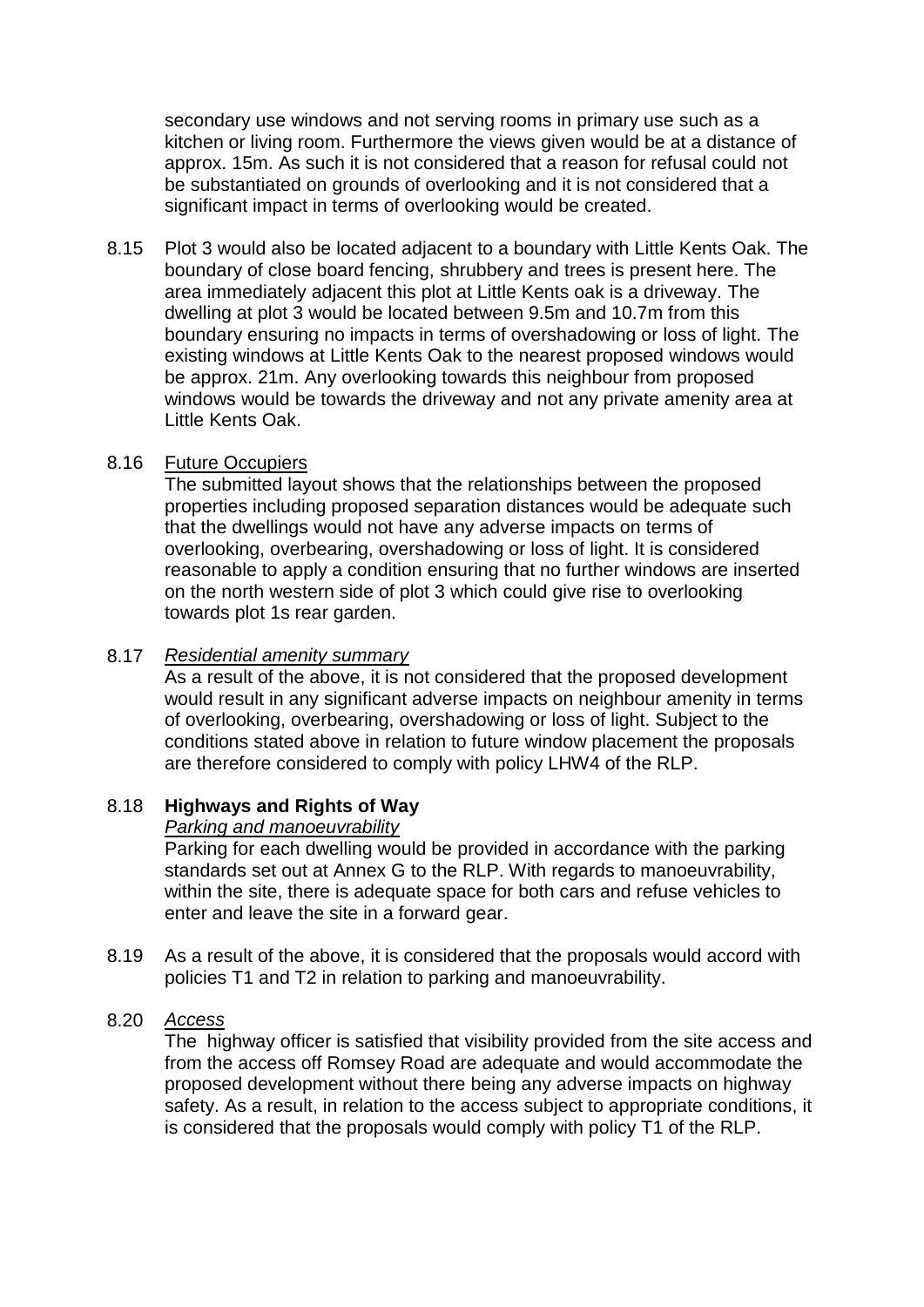## 8.21 *Impact on the Public Right of Way*

With regards to the impact the proposals would have on the amenity value of the route, as this part of the PROW is currently used to access a number of properties within Kents Oak, it is not considered that the use of the PROW for access to the proposed residential dwellings at plots 2 and 3 would result in a material change to the character of this part of the PROW. It is therefore not considered that the proposals would have any adverse impacts on the character of the PROW. The proposals are considered to comply with policy T1 in this regard.

## 8.22 *Parking provision*

Plot one has space for at least three cars to park on plot. The double car port would be a minimum of 6m x 6m internally, also providing cycle parking for this plot, A double car port is proposed for Plot 2 and there is also space for at least one car on a large driveway, providing three car parking spaces for Plot 2. A shed will be provided for this plot for cycle parking Plot three has space for at least three cars to park on plot. Again, the double garage will be a minimum of 6m x 6m internally, also providing cycle parking for this plot. Subject to an appropriate condition ensuring the parking areas are available at all times for parking the parking standards set out within the Revised Borough Local plan 2016 are considered to be met.

## 8.23 **Trees**

There are two off site TPO on the access track to the south. There are also Ash trees in the south western corner which whilst not subject to TPO are mature and contribute to the character of the ROW and access track. Clarification was initially sought from the Tree Officer regarding the tree constraints information within the submitted report and plans and potential impacts on the Ash trees. Further information was received and the Tree Officer has now confirmed that the revised arboricultural information addresses previous concerns in relation to tree protection areas and no dig zones.

8.24 Subject to appropriate conditions securing the method statement and arboricultural information are approved and implemented it is considered that the development can be provided in accordance with policy E2 of the Revised Borough Local Plan 2016.

# 8.25 **Ecology**

## *On site ecology*

The application is supported by Ecological Assessment (Peach Ecology June 2019). The County Ecologist is satisfied that this represents the current conditions at the application site. No evidence of bats was found during the visual inspection. The main building was assessed as presenting high roost potential and the garages presented negligible roosting potential. Therefore three roost characterisation surveys were carried out to give confidence in the negative visual finding. This is appropriate and in line with the Bat Conservation Trusts good practice survey guidelines.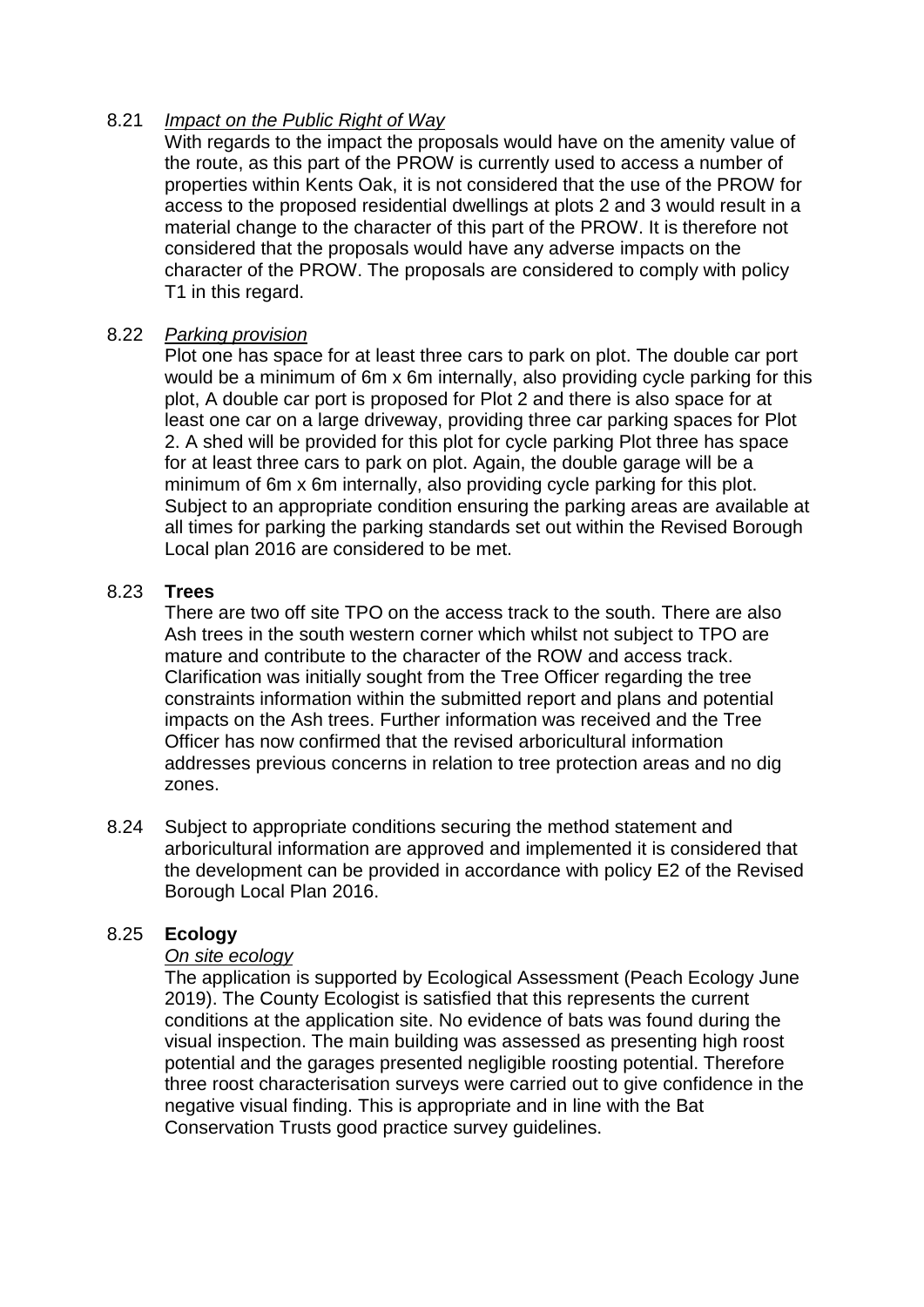- 8.26 No bats were seen to emerge from or return to the house during these surveys. During the survey work a number of bat species were recorded foraging and passing the site, and the main building to be partially demolished and converted has high potential to support bats. Bats are highly mobile and can roost at any time where they have not previously been recorded, therefore bats cannot be ruled out completely. As such, any works to the main building (roof/hanging tiles) must be undertaken under ecological supervision. In addition the ecological enhancements and precautionary measures relating to nesting birds, reptiles should be implemented.
- 8.27 Bats receive protection under UK law via the Wildlife and Countryside Act 1981 (as amended) and under EU law by the Habitats Directive, which is transposed into UK law by the Conservation of Habitats and Species Regulations 2010 (commonly referred to as the Habitats Regulations). Developments that affect legally protected species are also likely to be contrary to policy E5 of the Test Valley Revised Local Plan DPD. Developments that affect bats will need a European Protected Species (EPS) licence from Natural England before any work that affects bats could commence.
- 8.28 Local Planning Authorities are required to engage with the Regulations planning permission should be granted (other concerns notwithstanding) unless the development is likely to result in a breach of the EU Directive and, if a breach is considered likely, that the development is unlikely to be granted an EPS licence from Natural England to allow the development to proceed under a derogation from the law. The County Ecologist has suggested an appropriately word condition ensuring development is carried out in accordance with the submitted survey and recommendations. It should also be noted that the small section of hedge being removed is not considered to be of concern in ecological terms particularly as replacement and re-inforced hedge planting is secured elsewhere on the site. Subject to the condition the ecologist suggests it is considered that the development can be carried out in accordance with policy E5 of the Borough Local plan which concerns biodiversity.

#### 8.29 *International sites*

The proposed development would result in a net increase in residential dwellings within 13.06km of the New Forest SPA. This distance defines the zone identified by recent research where new residents would be considered likely to visit these sites. This SPA supports a range of bird species that are vulnerable to impacts arising from increases in recreational use of the sites that result from new housing development. It has been demonstrated through research, and agreed by Natural England that any net increase would have a likely significant effect on the SPA when considered in combination with other plans and projects.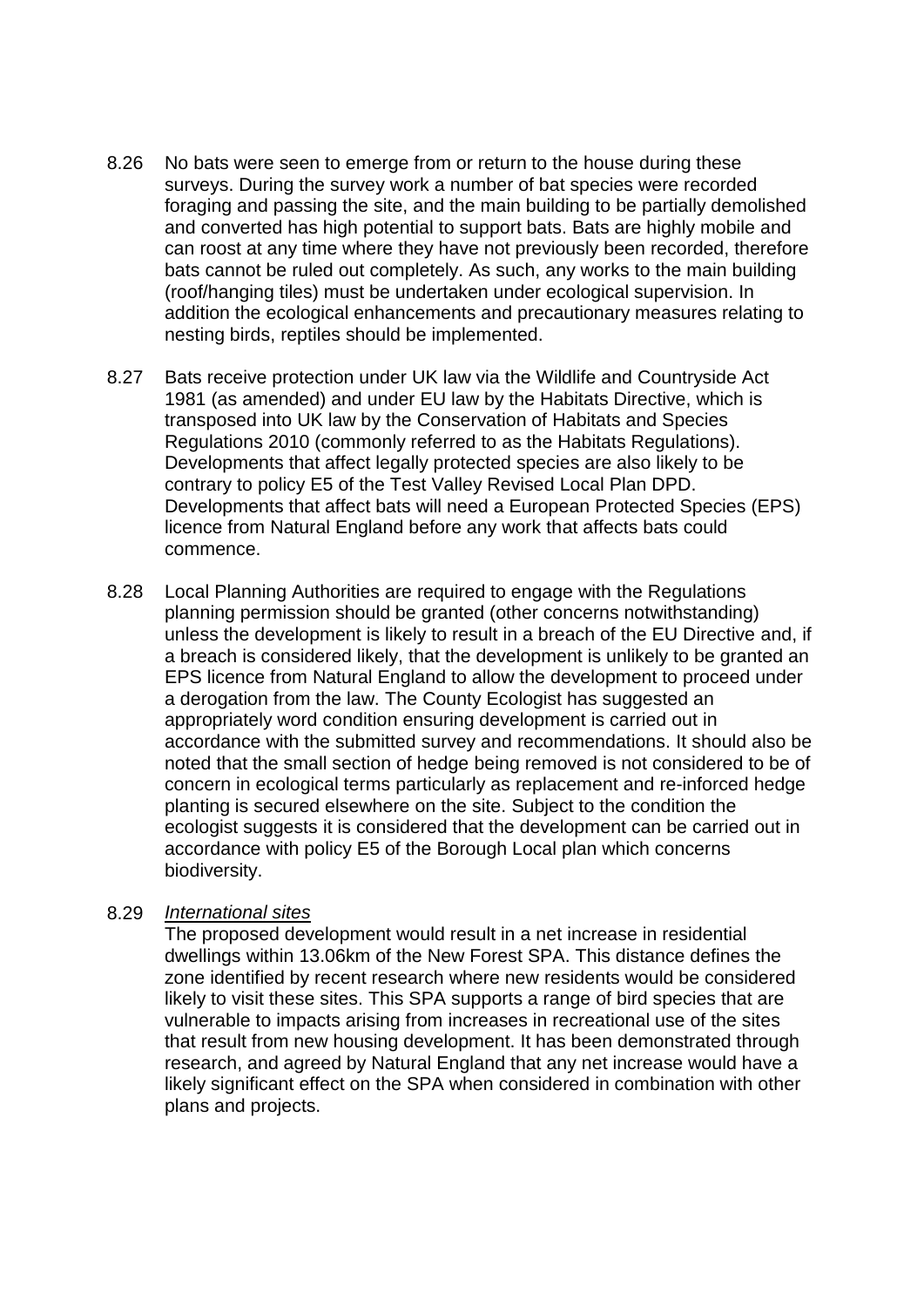8.30 To address the above issue, the Local Planning Authority has adopted a strategy whereby a scale of developer contributions has been agreed that would fund the delivery of measures to address these issues. With respect to the New Forest, a new strategic area of alternative recreational open space is being delivered that would offer the same sort of recreational opportunities as those offered by the New Forest. Payment is awaited.

## 8.31 **Nitrate Neutrality**

The River Test and its major tributaries flow into the Solent. The Solent region is one of the most important for wildlife in the United Kingdom. There are currently high levels of nitrogen and phosphorus input into this water environment and there is evidence to suggest that this is having a detrimental impact on the biodiversity of this area. Housing and other certain types of development are currently contributing negatively towards this issue and there is evidence that further development, without mitigation, would exacerbate this impact.

The Solent region consists of the following Special Areas of Conservation (SAC) and Special Protection Areas (SPA):

- Chichester and Langstone Harbours SPA
- Portsmouth Harbour SPA
- Solent and Southampton Water SPA
- Isle of Wight Lagoons SPA
- Solent Maritime SAC
- Solent and Dorset Coast SPA (Proposed)
- 8.32 These sites are protected by National and European Law which requires the Council to undertake a formal assessment of the implications of any new plans or projects that may be capable of affecting the designated interest features of European Sites before deciding whether to grant planning permission for new residential development. This formal assessment is known as an Appropriate Assessment and considers the potential adverse effects of a plan or project (in combination with other plans or projects) on Special Areas of Conservation and Special Protection Areas. The European Court of Justice recently determined a case related to considering water quality in Appropriate Assessments. The impact of the case law is that any development which could result in a decrease in water quality would cause a likely significant effect on the Solent's European sites.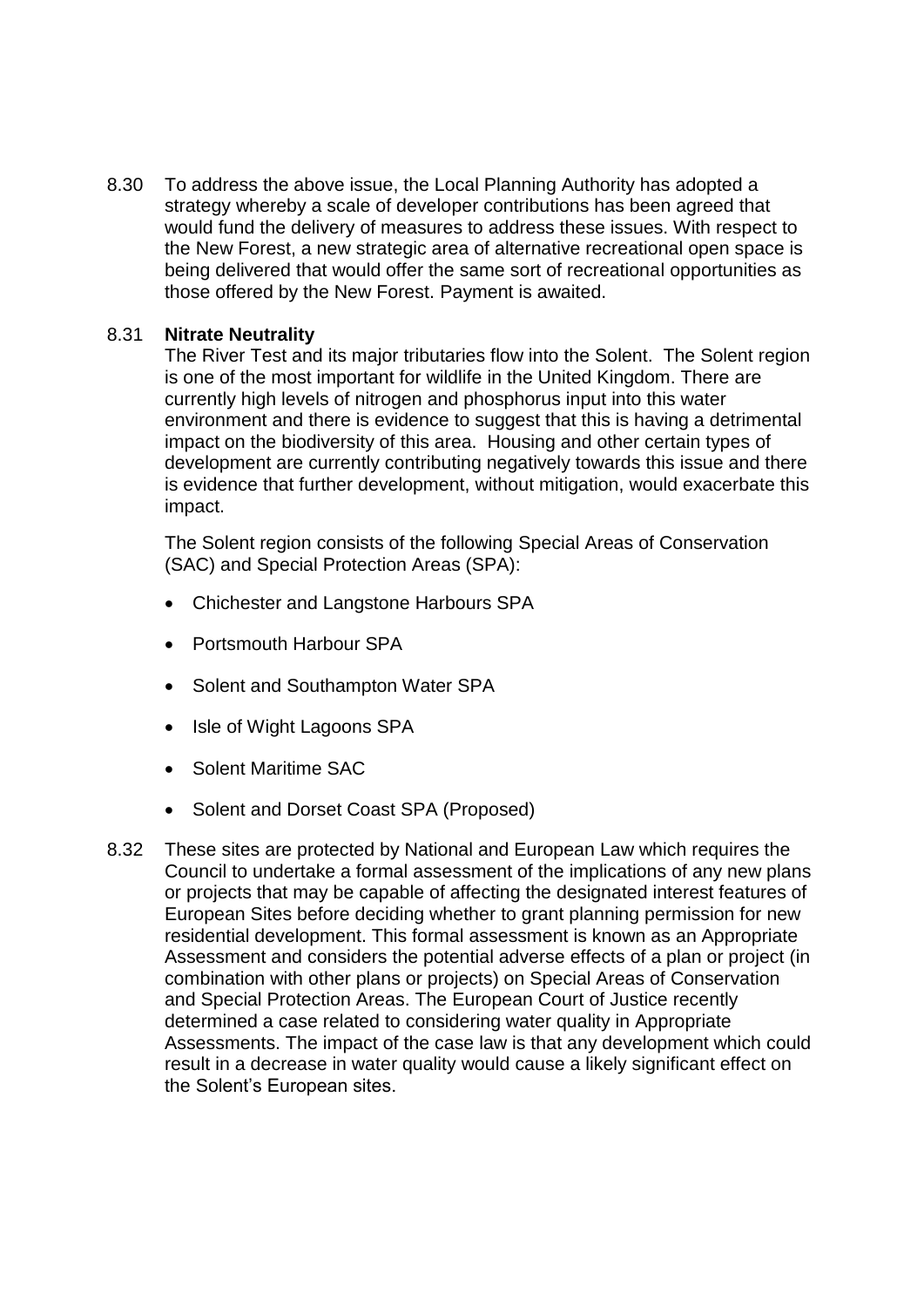- 8.33 In the context of planning, the impact comes from population increase and the resultant increase in effluent. Proposed developments for new housing, hotels and care homes (as well as other forms of overnight accommodation) are being affected by the issue as a result. The applicant is proposing a package treatment plant to process waste water from the proposed development. Natural England point out that PTP should not be used where there is a mains sewer but it is understood from LPA records that there is not mains in this part of Awbridge.
- 8.34 Considering this application on its own Natural England (NE) can concur with the findings of the Habitats Regulations Assessment as the development will result in a reduction of permanent residents from the current 12 within the existing care home to 7.2 (2.4 multiplied by the proposed three dwellings) within the proposed development and agree this would equate to a reduction in nutrients from this site. The fact that there is an existing nitrate budget at this site results in a nitrate neutral development being proposed. A legal agreement has been completed removing the care home use permanently to ensure the budget used for this development cannot be used repeatedly on any further applications. It should be noted that the development does offer a remaining budget which is not needed for this application. In principle NE agree that this can be used on another site.

#### 8.35 **Drainage**

Concern has been raised with regards to the adequacy of the proposed drainage of the site (each dwelling would have its own sewage treatment plant). This part of the village does not have mains foul drainage and as such, non mains drainage has to be used. Package sewage treatment plants are generally an appropriate system to be used in residential developments and their installation will be overseen by Building Control Regulations. In respect of surface water the outline drainage strategy comprises of a gravity drainage system, SuDS component as geocellular crate systems, and flow control unit to ensure adequate management of surface water on site.

8.36 It is noted that the site is in flood zone 1 with the nearest significant Watercourse located at Awbridge Danes Lake which is approximately 1km to the south and the River Test 2km to the east of the proposed development site. The applicant has provided a drainage technical note which confirms that it is deemed to be an appropriate development for Flood Zone 1 under the NPPF Table 3: Flood Risk Vulnerability and Flood Zone Compatibility. Given the development is not a major development and is located in flood zone 1 there is no requirement to consult further with the Environment Agency or the Lead local Flood Authority.

## 8.37 **Water Management**

The 2016 Local Plan includes a requirement in policy E7 to achieve a water consumption standard of no more than 100 litres per person today. This reflects the requirements of part G2 of the 2015 Building Regulations. A condition would be applied in order to address this. Subject to such a condition the proposal would comply with policy E7.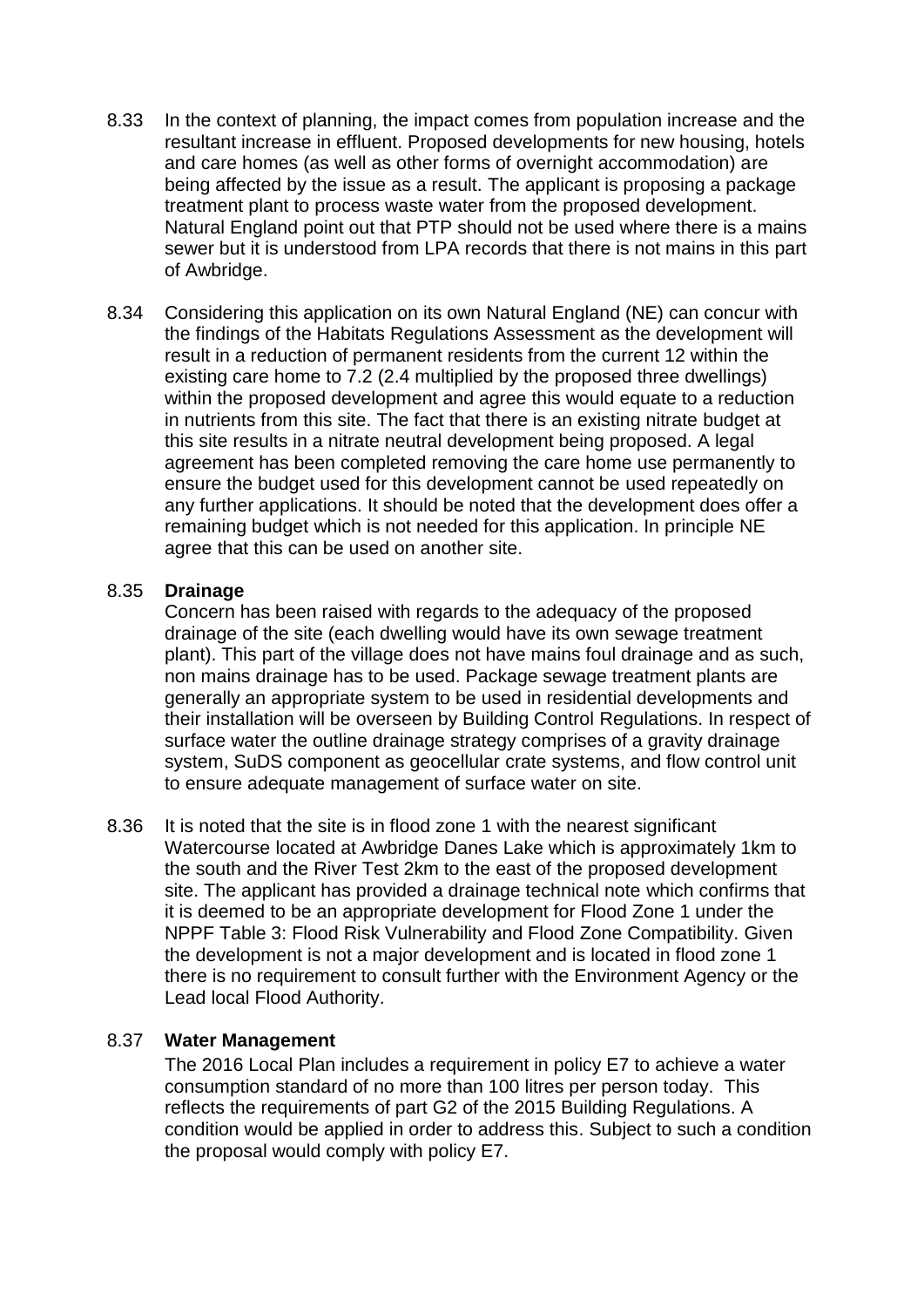## 8.38 **Other matters**

Loss of employment was raised by objectors as a result of the closing of the care home. Care home use of C2 is not required in planning policy terms to demonstrate that they are/are not viable. In any event the agent has provided some evidence on this point, see paragraph 8.3. This confirms that the capacity of the home and its location with poor public transport links resulted in a struggle to turn a profit and in more recent years with the increased pressures of wage costs and lack of social funding turning a profit became harder and harder. The home was given no option but to close as it was no longer viable.

8.39 Comments were received in respect of the applicants handling of matters at Crofton and how the care home site has been used whilst this application is under consideration. The care home site at the time of report writing has been cleared with the exception of the care home building which has in itself been stripped as far as practicable. The comments are noted but are not material planning considerations when considering this site for development.

## 9.0 **CONCLUSION**

9.1 The proposals are considered acceptable in principle and are not considered to have any adverse impact on the character and appearance of the surrounding area, residential amenities, highways/rights of way, trees or ecology. The proposals are therefore considered to comply with the relevant policies contained within the Test Valley Borough Revised Local Plan 2016.

## 10.0 **RECOMMENDATION**

**Delegate to Head of Planning and Building for receipt of New Forest SPA Payment and then PERMISSION subject to conditions and notes:**

- **1. The development hereby permitted shall be begun within three years from the date of this permission. Reason: To comply with the provision of Section 91 of the Town and Country Planning Act 1990 as amended by Section 51 of the Planning and Compulsory Purchase Act 2004.**
- **2. No development shall take place above DPC level of the development hereby permitted until samples and details of the materials to be used in the construction of all external surfaces hereby permitted have been submitted to and approved in writing by the Local Planning Authority. Development shall be carried out in accordance with the approved details. Reason: To ensure the development has a satisfactory external**

**appearance in the interest of visual amenities in accordance with Test Valley Borough Revised Local Plan (2016) Policy E1.**

**3. No development shall take place above DPC level of the development hereby permitted until a planting plan detailing species, plant numbers, sizes and percentage mix has been submitted to and approved in writing by the Local Planning Authority. The submitted details shall also include an implementation strategy. The landscape works shall be carried out in accordance with the implementation strategy.**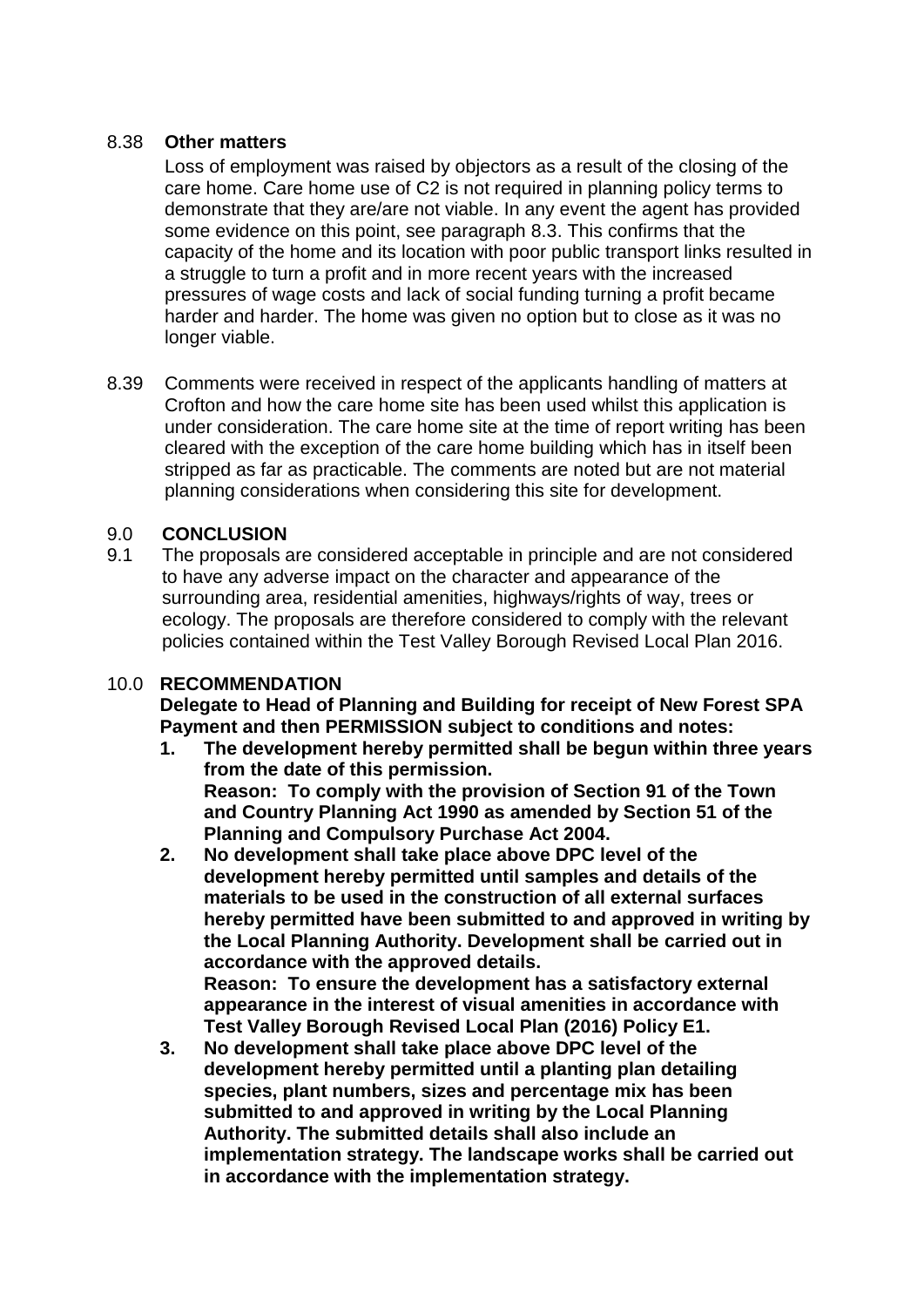**Reason: To improve the appearance of the site and enhance the character of the development in the interest of visual amenity and contribute to the character of the local area in accordance with Test Valley Borough Revised Local Plan (2016) Policy E1 and E2.**

- **4. No development shall take place above DPC level of the development hereby permitted until full details of hard landscape works have been submitted to and approved in writing by the Local Planning Authority. Details shall include proposed finished levels or contours; means of enclosure; car parking layouts; other vehicle and pedestrian access and circulation areas; hard surfacing materials; proposed and existing functional services above and below ground (e.g. drainage, power, communications cables, pipelines etc. indicating lines, manholes, supports). Implementation and maintenance details shall also be included. The landscape works shall be carried out in accordance with the approved details. Reason: To improve the appearance of the site and enhance the character of the development in the interest of visual amenity and contribute to the character of the local area in accordance with Test Valley Borough Revised Local Plan (2016) Policy E1 and E2.**
- **5. The development hereby approved shall be undertaken in full accordance with the provisions set out within the Tree Survey, dated 17th July 2020.**

**Reason: To ensure the enhancement of the development by the retention of existing trees and natural features during the construction phase in accordance with Test Valley Borough Revised Local Plan policy E2.**

**6. Tree protective measures installed (in accordance with the tree protection condition) shall be maintained and retained for the full duration of works or until such time as agreed in writing with the Local Planning Authority. No activities, nor material storage, nor placement of site huts or other equipment what-so-ever shall take place within the barrier.**

**Reason: To ensure the avoidance of damage to existing trees and natural features during the construction phase in accordance with Test Valley Borough Revised Local Plan policy E2.**

- **7. All service routes, drain runs, soakaways or excavations in connection with the development hereby permitted shall remain wholly outside the tree protective barrier. Reason: To ensure the avoidance of damage to existing trees and natural features during the construction phase in accordance with Test Valley Borough Revised Local Plan policy E2.**
- **8. Prior to commencement of development a full arboricultural method statement shall be submitted to and approved in writing by the Local Planning Authority. Development shall be carried out in accordance with the approved details.**

**Reason: To ensure the avoidance of damage to existing trees and natural features during the construction phase in accordance with Test Valley Borough Revised Local Plan policy E2.**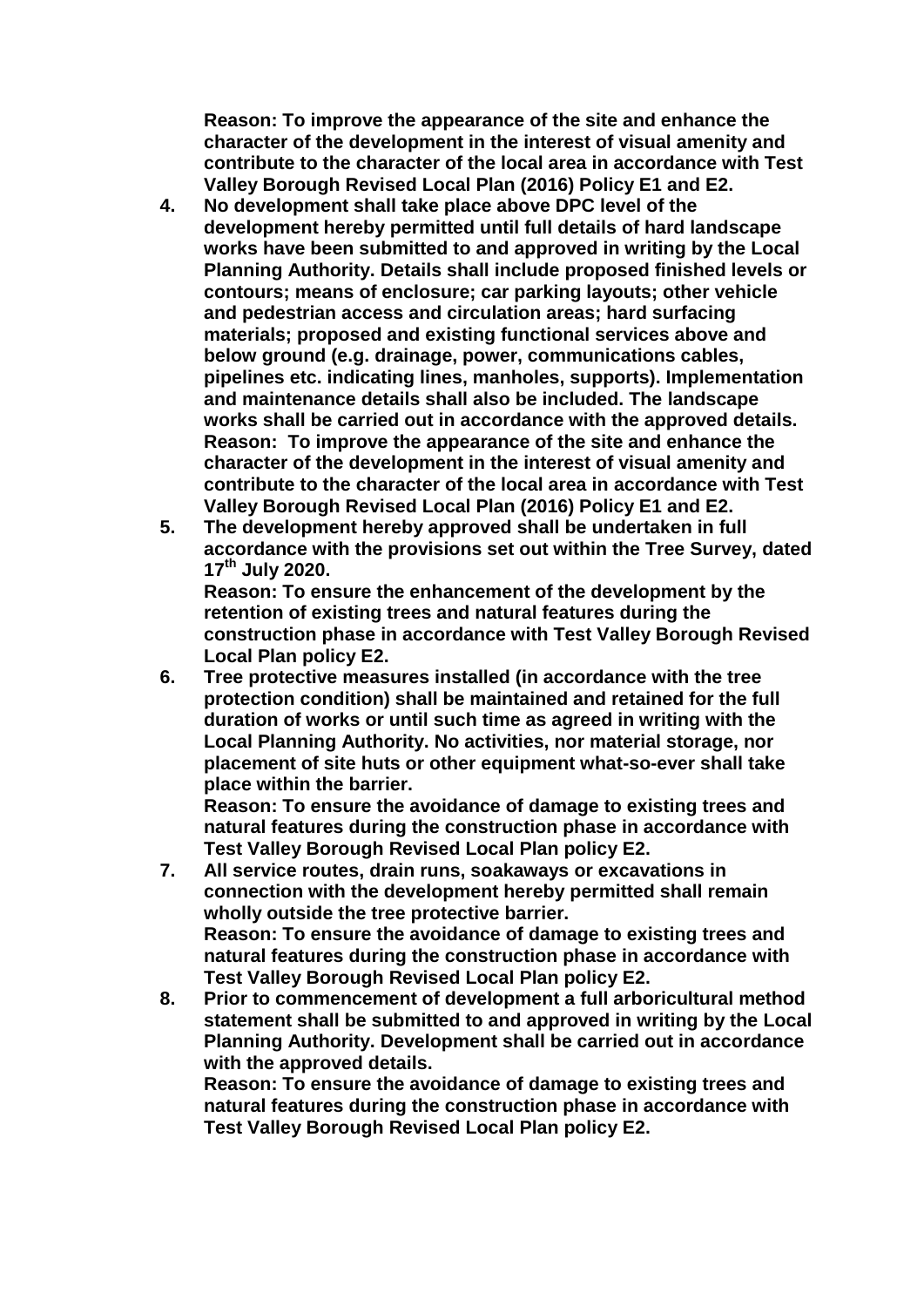**9. Development shall proceed in accordance with the measures set out in Section 5 of the Peach Ecology Ecological Assessment Report (June 2019)**

**Reason: In order to avoid impacts to protected species and to provide ecological enhancements in accordance with the Test Valley Borough Revised Local Plan 2016 policy E5.**

**10. The development shall not be occupied until space has been laid out and provided for the parking and manoeuvring of vehicles to enable them to enter and leave the site in a forward gear in accordance with the approved plan and this space shall thereafter be reserved for such purposes at all times.**

**Reason: In the interests of highway safety in accordance with Test Valley Borough Revised Local Plan (2016) Policy T1.**

**11. Details of any external lighting proposed shall be submitted to and approved in writing by the Local Planning Authority prior to the installation of such lighting. The lighting shall be installed in accordance with the approved details. Reason: To avoid impacts to bat commuting and foraging activity** 

**and to improve the appearance of the site and enhance the character of the development in the interest of visual amenity and contribute to the character of the local area in accordance with Test Valley Borough Revised Local Plan (2016) policies E1, E2 and E5.**

**12. The development hereby permitted shall not be carried out except in complete accordance with the details shown on the submitted plans, numbers:**

**00A – Site Survey**

**D111A – Site Plan**

**D210 – Existing Floor Plans**

**D100- Location plan**

**D220A – Plot 1 proposed floor plans and elevations**

**D211 – Plot 2 proposed floor plans and elevations**

**D221 – Plot 3 proposed floor plans and elevations**

**D112 – Proposed roof plan**

**Reason: For the avoidance of doubt and in the interests of proper planning.**

**13. Notwithstanding the provisions of the Town and Country Planning (General Permitted Development) Order 2015 (or any order revoking and re-enacting that Order with or without modification), no windows/dormer windows/roof lights in the northern elevations of the dwellings hereby permitted on plots 1 and 3 [other than those expressly authorised by this permission] shall be constructed. Reason: In order that the Local Planning Authority can exercise control in the locality in the interest of the local amenities in accordance with Test Valley Borough Revised Local Plan (2016) Policy LHW4.**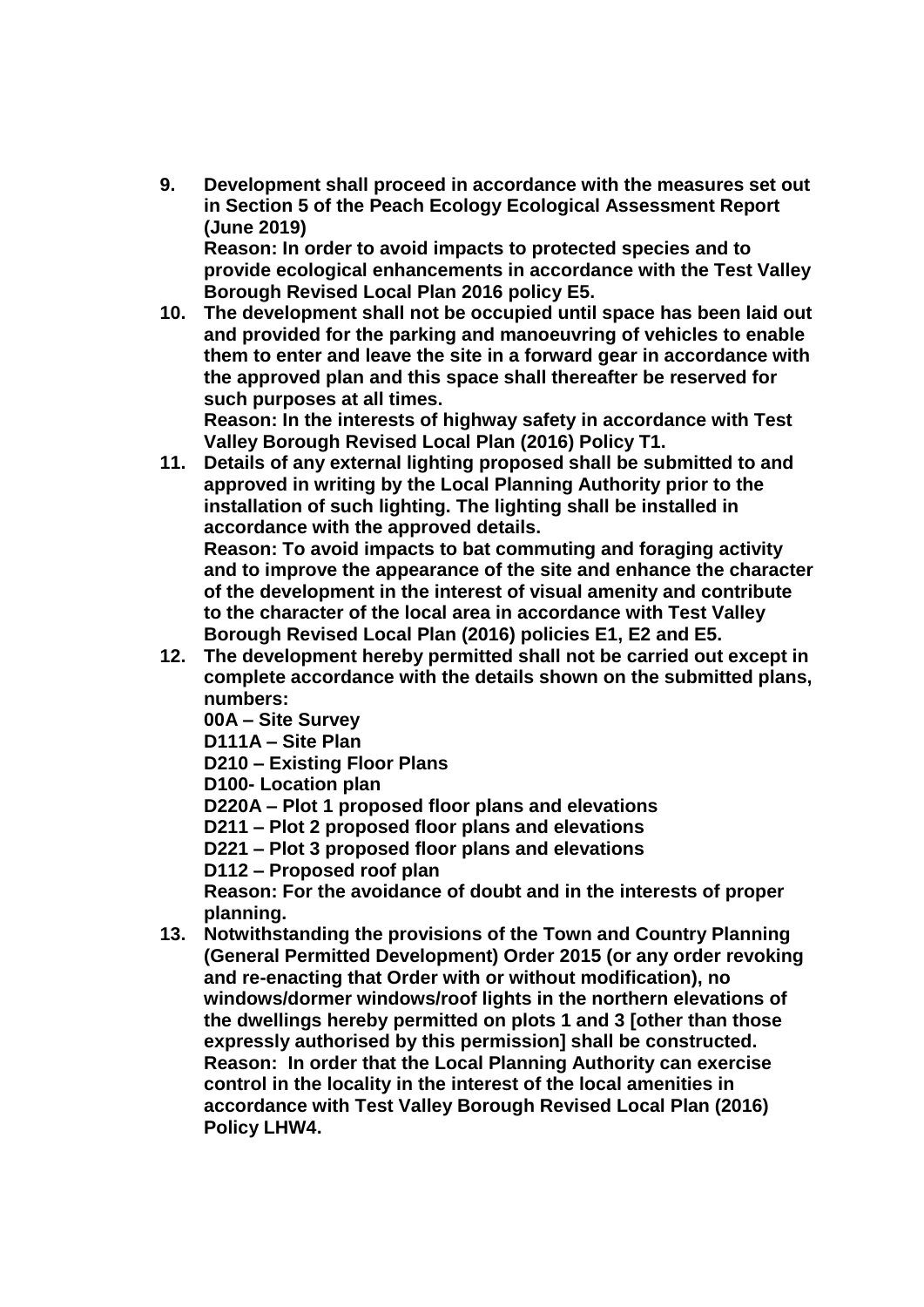- **14. The first floor windows in the northern elevation of plot 1 of the development hereby permitted shall be fitted with obscured glazing and shall be top hung opening only, and thereafter retained as such, unless otherwise agreed in writing by the Local Planning Authority. Reason: To protect the amenity and privacy of the adjoining occupiers in accordance with Test Valley Borough Revised Local Plan (2016) Policy LWH4.**
- **15. The development hereby approved shall be designed and built to meet Regulation 36 2 (b) requirement of 110 litres/person/day water efficiency set out in part G2 of Building Regulations 2015.**

**Reason: In the interests of improving water usage efficiency in accordance with policy E7 of the Test Valley Borough Revised Local Plan 2016.**

**16. Any gates shall be set back at least 4.5metres from the edge of the carriageway of the adjoining highway and the access shall be splayed at an angle of 45 degrees from this point to the edge of the highway. Reason: In the interest of highway safety in accordance with Test** 

**Valley Borough Revised Local Plan (2016) Policy T1. 17. At least the first 4.5 metres of the access track measured from the nearside edge of carriageway of the adjacent highway shall be surfaced in a non-migratory material prior to the use of the access commencing and retained as such at all times. Reason: In the interest of highway safety in accordance with Test Valley Borough Revised Local Plan (2016) Policy T1.**

**18. Prior to first occupation the access point at the existing access point and at the proposed plot 1 access point shall be constructed with the visibility splays of 2m x 37m to the left and 2m x 38m to the right and maintained as such at all times. Within these visibility splays notwithstanding the provisions of the Town & Country Planning (General Permitted Development) Order 2015 (or any Order revoking and re-enacting that Order) no obstacles, including walls, fences and vegetation, shall exceed the height of 1metres above the level of the existing carriageway at any time. Reason: In the interest of highway safety in accordance with Test** 

**Valley Borough Revised Local Plan (2016) Policy T1.**

. **19. Notwithstanding the provisions of the Town and Country Planning (General Permitted Development) Order 2015 (or any order amending, revoking or re-enacting that Order), the car ports hereby approved shall at all times be available for the parking of vehicles. Reason: In order to maintain the approved onsite parking provision and to reduce highway congestion in accordance with Test Valley Borough Revised Local Plan (2016) Policy T1 and T2.**

**Notes to applicant:**

**1. In reaching this decision Test Valley Borough Council (TVBC) has had regard to the National Planning Policy Framework and takes a positive and proactive approach to development proposals focused on solutions. TVBC work with applicants and their agents in a positive and proactive manner offering a pre-application advice**